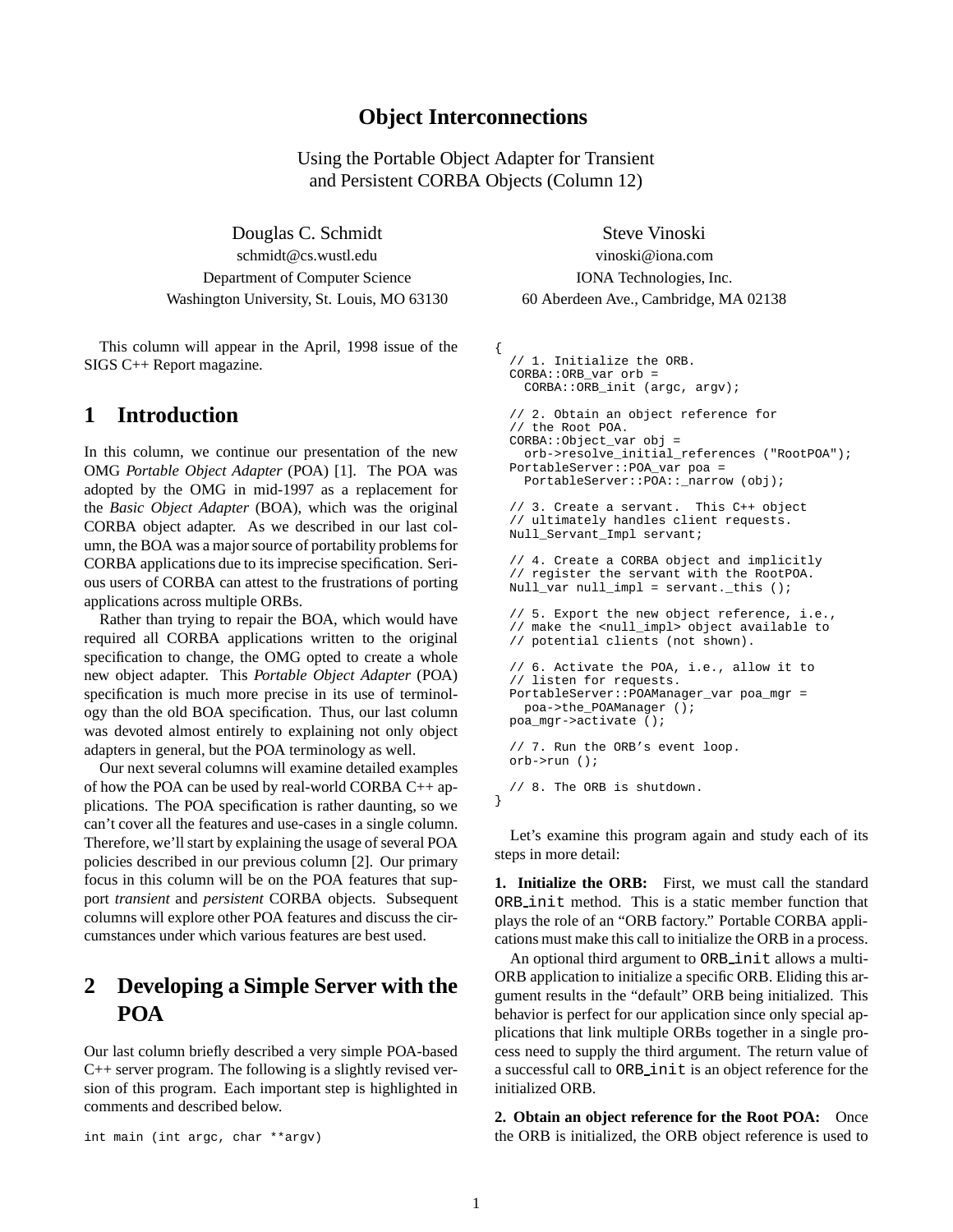obtain a reference to the *Root POA* in this ORB process. As we explained in our last column, a single server process may contain a hierarchy of nested POA instances, as shown in Figure 1. However, all servers contain at least one distin-



Figure 1: Hierarchical Nesting of POAs

guished POA called the Root POA.

An object reference for the Root POA is obtained by invoking resolve initial references on the ORB. This operation provides a miniature Naming service that bootstraps a CORBA application with essential object references. Object references obtained from resolve initial references can be references to per-ORB Singleton [3] services, such as the Root POA or Interface Repository. Applications can also obtain references to services from which other object references can be obtained, such as the Naming Service or the Trader Service [4]. Since the return value of resolve initial references is typed as CORBA::Object, the result must be narrowed to the desired type, which in this case is PortableServer:: POA.

Note that the object references for both the ORB and the Root POA have slightly different semantics than those of normal CORBA objects. This difference stems from the fact that the ORB and all POAs can only have their methods invoked from within the process, *i.e.*, their methods cannot be invoked remotely. The OMG Portability Enhancement Specification describes objects with this property as being "locality constrained." In general, the locality constraint property is shared by all CORBA *pseudo-objects*, which are objects that comprise the local ORB implementation.

**3. Create a servant:** A *servant* is created by defining an instance of our C++ implementation class, which is called Null Servant Impl (not shown). Our previous column explained in detail that a servant is a programming language object capable of *incarnating*, *i.e.*, providing the implemen-

tation for, a CORBA object. Upon creation, the servant is just another C++ object. Until it has been registered with a POA, the servant lives only in the (local)  $C++$  world, has no association with any CORBA object, and therefore cannot be accessed by a remote client.

**4. Create a CORBA object:** A CORBA object is *created* by invoking the this function of the newly-created servant, which we've called null impl for simplicity. Due to the policies supported by Root POA, especially its IMPLICIT ACTIVATION policy, invoking the servant's this function outside the context of a CORBA request invocation results in the creation of a *transient* CORBA object. Section 3.1 describes transient CORBA objects in detail and contrasts them with *persistent* CORBA objects.

In addition to creating a transient CORBA object, the this operation also implicitly registers the servant with the *active object map* in the servant's default POA, which is the RootPOA in this example. Ultimately, the POA uses the active object map to demultiplex incoming CORBA requests to the appropriate servant [5], so that the servant's designated C++ method can be dispatched automatically.

The type of the object reference returned by \_this is determined by the most-derived IDL interface supported by the servant. Since this example is not intended to focus on the IDL aspects of our CORBA object, our IDL interface is extremely simple, *i.e.*:

```
interface Null \{ void op (); \};
```
The return value of this is allocated dynamically. Therefore, it must be released by the caller. To simplify memory management, we assign the return value to a Null var. The OMG IDL compiler generates this C++ smart pointer for Null object references. In general, the use of smart pointers, *i.e.*, instances of var types, ensures that resources allocated locally for an object reference are automatically reclaimed once the var goes out of scope.

**5. Export the new object reference:** Once the CORBA object has been created, we export it to interested clients. Typically, this involves the use of a location service, such as the Naming service or Trader service. Again, since our focus is on the POA we've omitted this step here. Future columns will examine CORBA location services in more depth.

**6. Activate the POA:** After the CORBA object is created, we can allow our POA to process incoming requests. The request processing states of a POA are controlled by its associated POAManager object, which can be accessed using the POA::the POAManager operation as shown in the example.

All POAManagers are created in a *holding* state. In this state, all requests sent to the POA are held in a queue. To allow requests to be dispatched, the POAManager associated with the Root POA must be switched from the *holding* state to the *active* state. This transition is accomplished by invoking the POAManager::activate operation.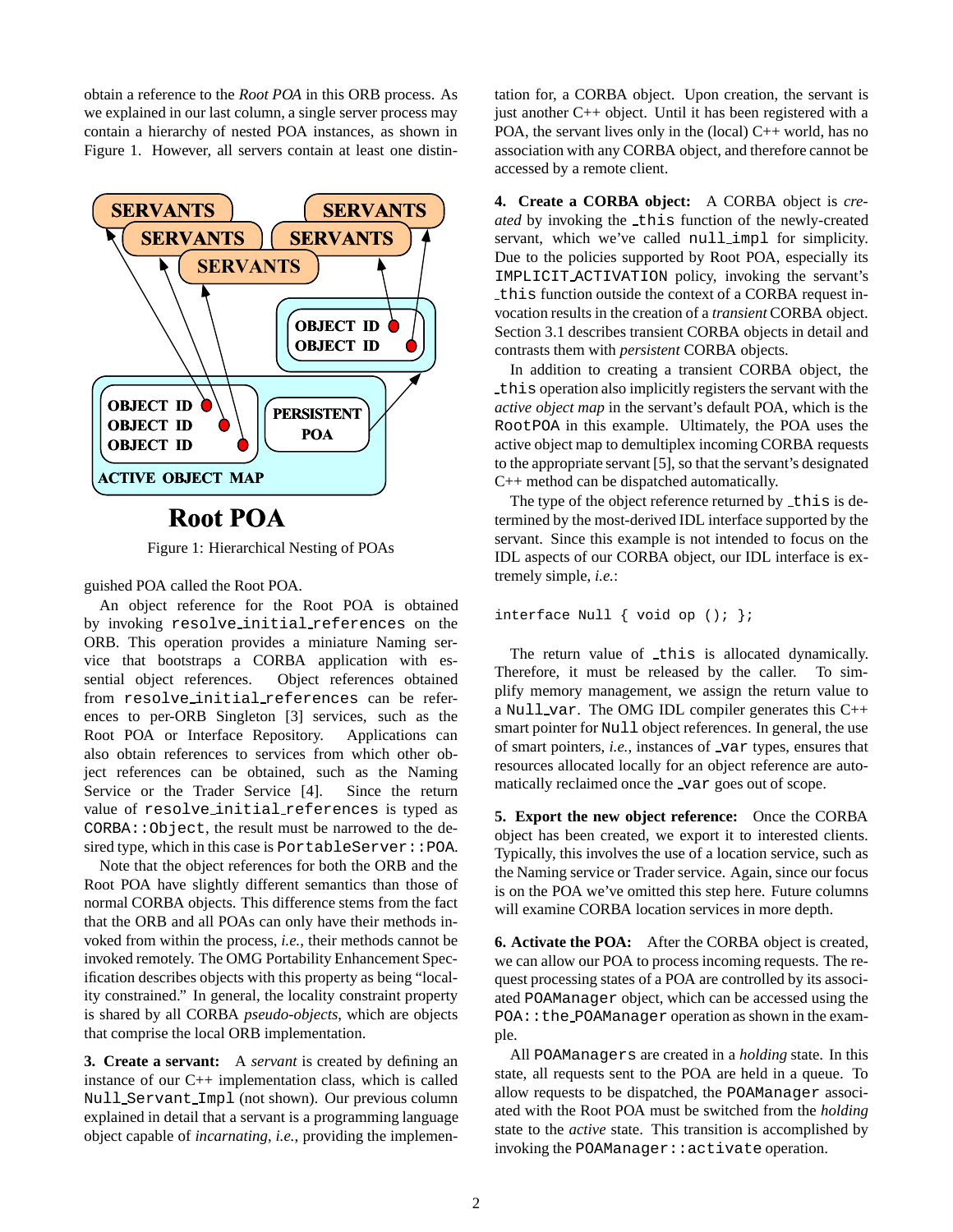**7. Run the ORB's event loop:** Ultimately, the ORB itself must be told to start handling incoming requests. This may seem redundant since we've already activated request handling for the Root POA, but it's actually quite handy. For instance, the application may want to share the only thread in a single-threaded server between the POA and some other event loop, such as a GUI event handling loop.

Putting a blocking run operation on the POA would mean it could take over the main thread completely. Not only would this prevent the GUI handlers from receiving their events, but any other POAs in the process would be prevented from receiving and dispatching CORBA requests. In fact, in a server program composed of independentlydeveloped component libraries, the program main may not have access to all the POAs that are created in the process. Therefore, it could not share the main thread with all of them. For these reasons, the  $ORB:$ : run call serves as a centralized starting point to allow all active POAs to start receiving requests.

**8. The ORB is shutdown:** Eventually, the server process either exits cleanly or exits abortively. A clean exit may occur because an operation upcall or another thread in the program invokes ORB::shutdown on an orb pointer, which causes its  $ORB:$ : run to return. An abortive exit can occur due to an overall system shutdown or by a system administrator killing the process.

This completes our detailed analysis of our small, yet functional, POA-based server program. As you can see, the POA allows simple servers to be written simply, mainly due to the sensible defaults for the policies of the Root POA. However, as we'll see in the following section and in subsequent columns, the entire range of POA policies provides considerable flexibility and support for CORBA server applications.

## **3 CORBA Object Lifetime**

The focus of the remainder of this article is how the POA supports different policies for managing the lifetime of CORBA objects.

#### **3.1 Transient vs. Persistent Objects**

Once the server process described in Section 2 exits, the CORBA object created by the program no longer exists. This is because it was created as a *transient* object. Transient objects have a lifetime bounded by the lifetime of the process in which they are created.

The key to understanding transient objects is to recognize that if our original server program was restarted, it would create a new transient CORBA object with a completely different object reference. Therefore, any clients still holding references to the previous CORBA object would receive a CORBA::OBJECT NOT EXIST exception if they used those old object references to attempt request invocations. Note that compliant ORBs must not allow clients to use old object references to successfully reach the new transient CORBA object. This property must hold even if the server program were restarted on the same host using the same communications port to receive requests.

Transient CORBA objects can be useful for certain things like callback objects, such as the event notification service described in [6]. In this case, once the process goes away, receiving a callback or event notification is probably no longer a necessity.

However, many CORBA applications must be able to exit and then later start back up. For these applications, it is essential that clients still be able to invoke requests on their original, *persistent* CORBA objects. A persistent CORBA object is one that outlives the process in which it's created. As we explained in our last column, the use of the overloaded term "persistent" in this context does not imply that the CORBA objects are stored in databases when inactive. Rather, it refers to the fact that the lifetimes of such CORBA objects "persist" across server process activation and deactivation cycles.

If a client invokes a request on a currently-inactive persistent object, the ORB must ensure that a process to hold the object is created transparently and that the request reaches the object. Any ORB that doesn't do this is simply not a CORBA-compliant ORB, though it may still be useful for many common use-cases.

An example of an application that may require persistent objects is the root NamingContext object in a Naming server for a workgroup. Typically, this NamingContext serves as a bootstrapping point through which client applications discover other object references. These object references can subsequently be used to access other departmental resources.

Using a transient object for the root NamingContext would result in clients having to continually update their root NamingContext references. However, this may not be possible because administrator privileges might be required for update. Thus, the root NamingContext object is an ideal candidate for being a persistent CORBA object.

### **3.2 Programming a Persistent CORBA Object with the POA**

The following two changes must be made to make the server in Section 2 contain a persistent object rather than a transient object:

**1. The object reference must not be created using the Root POA:** The lifespan policy of the Root POA is TRAN-SIENT, not PERSISTENT. Therefore, another POA with the PERSISTENT lifespan policy must be created and used.

**2. The CORBA object must not be implicitly activated:** Our invocation of this on our servant causes the POA to generate the ObjectId of our object for us. We need to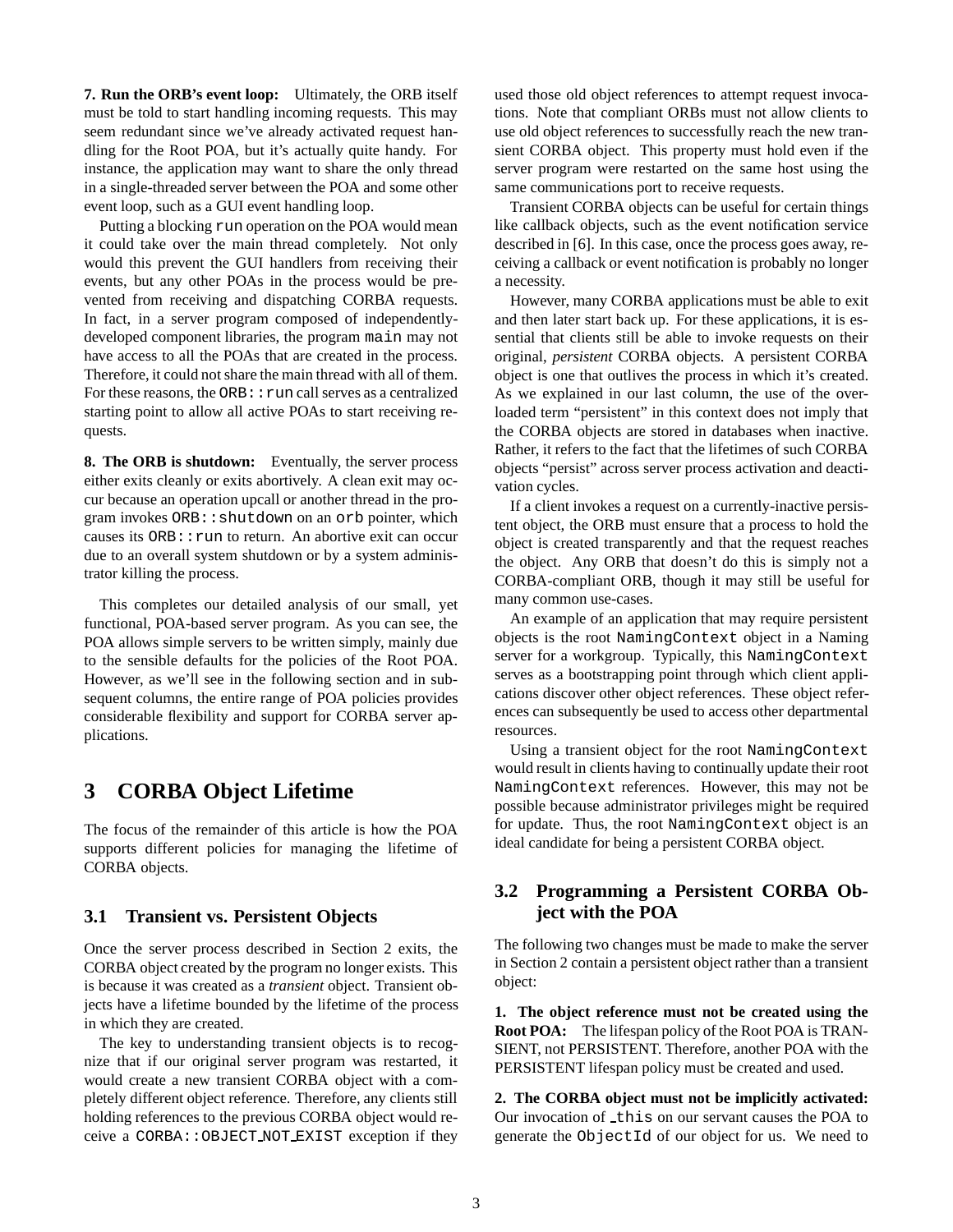control the ObjectId explicitly so that we can ensure that the same id is used for each activation of the server process.

The example below includes the code required to effect these changes:

{

```
int main (int argc, char **argv)
  // Initialize the ORB.
 CORBA::ORB_var orb =
    CORBA::ORB_init (argc, argv);
  // Obtain an object reference for
  // the Root POA.
  CORBA::Object_var obj =
   orb->resolve_initial_references ("RootPOA");
  PortableServer::POA_var poa =
   POA:: narrow (obj);
  // (1) Create the desired POA policies.
 CORBA::PolicyList policies;
  policies.length (2);
 policies[0] =
   poa->create_lifespan_policy
      (PortableServer::PERSISTENT);
  policies[1] =
   poa->create_id_assignment_policy
      (PortableServer::USER_ID);
  // (2) Create a POA for persistent objects.
  PortableServer::POAManager_var poa_mgr =
   poa->the_POAManager ();
 poa = poa->create_POA ("persistent",
                         poa_mgr,
                         policies);
  // (3) Create an ObjectId.
  PortableServer::ObjectId_var oid =
    string_to_ObjectId ("my_object");
  // Create a servant to service
  // client requests.
 Null_Servant_Impl servant;
  // (4) Register the servant with
  // the POA explicitly.
 poa->activate_object_with_id (oid, &servant);
  // Allow the POA to listen for requests.
 poa_mgr->activate ();
  // Run the ORB's event loop.
 orb->run ();
  // ...
}
```
The four primary modifications to the code needed to support a persistent CORBA object, rather than a transient one, are marked by numbered comments, which are described below.

**1. Create the desired POA policies:** In the code marked with comment (1) a list of POA Policy objects is created. The two policies required are:

 **Persistent Lifespan:** Make the POA support persistent objects rather than the default transient objects. This policy is selected by calling the POA policy factory operation create lifespan policy with the PERSISTENT enumeral.

 **User-supplied ObjectId:** Rather than allowing the POA to supply an object identifier to identify the object within that POA, we choose to supply our own ObjectId. This policy is also selected by calling the POA policy factory operation create id assignment policy with the USER ID enumeral.

**2. Create a POA for persistent objects:** The second change required to support persistent objects is to create a new POA with the policies created in the previous step. All POAs except the Root POA are created as children of other POAs, and they are logically nested under their parent POAs, as shown in Figure 1.

Our new POA is created by invoking create POA on the Root POA. This method is passed a name for the new POA (*i.e.*, "persistent"), a POAManager (*i.e.*, the one from the Root POA), and a PolicyList. Once the new POA is created, this program no longer needs its reference to the Root POA, so we overwrite it with the reference to the new POA. The resolve initial references method on the ORB can always be used to access the Root POA again if necessary.

**3. Create an ObjectId:** After the comment marked (3) is our third code change: which causes the creation of a <code>PortableServer::ObjectId $^{\rm l}$  for</code> our persistent CORBA object. The ObjectId uniquely identifies the object within the scope of the POA with which it's registered. It is not a globally unique identifier; it's only intended to disambiguate objects within the scope of one POA. As has always been the case in CORBA, objects are ultimately identified by their object references, and the POA does not change that.

An ObjectId is defined as an unbounded sequence of octet. However, it's usually easiest just to use a string for the object identifier and convert it to an ObjectId. The OMG C++ mapping for the POA contains special conversion functions, *e.g.*, string to ObjectId, for just this purpose.

As usual for sequence return values, the sequence is returned by pointer and the caller is responsible for deallocating it. Therefore, we assign our ObjectId pointer to an ObjectId var to ensure automatic cleanup.

**4. Register the servant with the POA explicitly:** Finally, the fourth change is to explicitly activate the CORBA object. This is done by calling activate object with id on the POA and passing it our ObjectId and a pointer to our servant. Internally, the POA stores the ObjectId and the servant pointer in its active object map, which is used for subsequent request demultiplexing and dispatch.

#### **3.3 Creating a Persistent Object Reference**

The revised program is missing one important step: the creation of the object reference for the persistent CORBA object. It is important to note that the activate object with id operation does *not* create

<sup>1</sup> There is a different ObjectId type in the CORBA module–be careful not to confuse them.